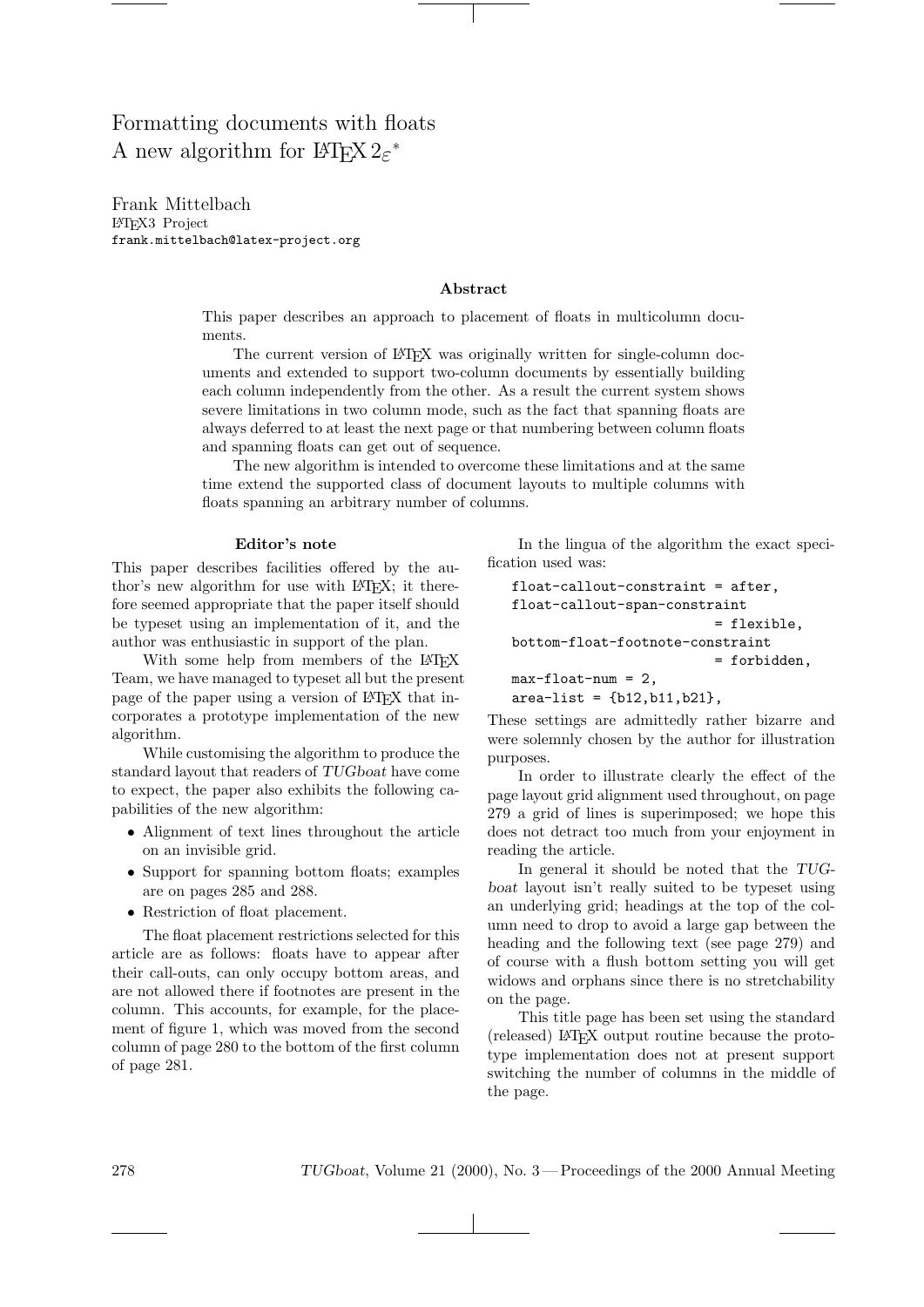# **Introduction**

One problem with formatting documents containing floats is the number of potential formatting solutions that need to be checked out. The number of trials grows combinatorially in the number of floats and areas which can receive them. If we have  $n$  floats waiting to be placed and  $m$  areas in which we can place them on the current page being built (not counting the "deferred area") then the number of different placements is given by

$$
\# \text{trials} = \binom{n+m}{m} = \frac{(n+m)!}{n! \, m!} \tag{1}
$$

assuming that the order of floats has to be preserved, i.e., if the call-out of float  $f_i$  is before the call-out of  $f_i$  in the text stream then the float  $f_i$  will be placed earlier than float  $f_i$  where "earlier" is a defined relation of float areas.

For example, if we have 8 floats waiting to be distributed among 12 areas (which corresponds to a three column page with float areas at the top and bottom allowing for partial spans) then we have to check 125970 possible distributions; if two additional floats appear we end up with 646646 trials.

Even though a large number of these distributions would be unacceptable and discardable straight away, after some initial test, the resulting running time of the algorithm would clearly be beyond any acceptable speed. (Assuming we could do 1000 trials per second, which is ridiculously high since many of them would require trial-typesetting the whole page, then the case of 646646 trials would still take roughly 10 minutes to form a decision.)

Thus it is important to find algorithms with complexity that is at worst linear in both the number of floats on the trial list and the number of possible float areas, even if this means that in a few cases a relatively good layout will not be found. It is even better if they have minimal redundancy.

Note that assessing the actual running time of TEX code is not straightforward since some activities are very much faster than others. For example, performing a test by using a reasonable number of macro expansions and register assignments may be very much slower than running through a long typeset list and then doing a simple test.

The algorithm we have implemented fulfills the requirement of being (essentially) linear in the number of floats and the number of float areas.

# **The document source model**

The document source is a single stream of continuous text containing call-outs to floating objects. (At the moment the call-outs are marked by placing the objects into the stream but it would be possible to provide them as separate objects.) Floating objects (as of today) come in three incarnations:

- Objects where the call-out and the placement requires a strict spatial relationship, e.g., same line in the margin. An example would be marginal notes as implemented by **\marginpar** in  $L^{\text{H}}E$ <sub> $\epsilon$ </sub>.
- Objects where the call-out and the placement are required to fall onto the same column/page/ spread, e.g., footnotes.
- Objects where there is a defined relation between call-out and object placement, e.g., "not in an earlier column", or "on the same page or later", etc. These are the traditional floats.

Float objects in the last group are typed where the type is defined by the logical content of the object, e.g., "figure", "table", and so on.

The document formatting is achieved using a minimal but customizable lookahead (typically the considered galley material is the equivalent of one page/spread of textual material ignoring the additional size taken up by embedded float objects).

While making up pages the main "quality" guidance for the algorithm is to try to place each float as early as possible without violating defined constraints.

# **The document layout model**

**Page layout grid** The algorithm supports the specification of a page grid on which it will align text columns and other elements. This will allow (if suitable parameters for various elements are chosen) to have text lines of different columns all lying on grid  $points.<sup>1</sup>$ 

**Columns** The page layouts which are supported by the new algorithm support an arbitrary number of text columns of equal width.

The number of columns per page as well as their

On the current page lines are drawn to highlight the grid. Note that headings, lists, and other "display" objects are aligned.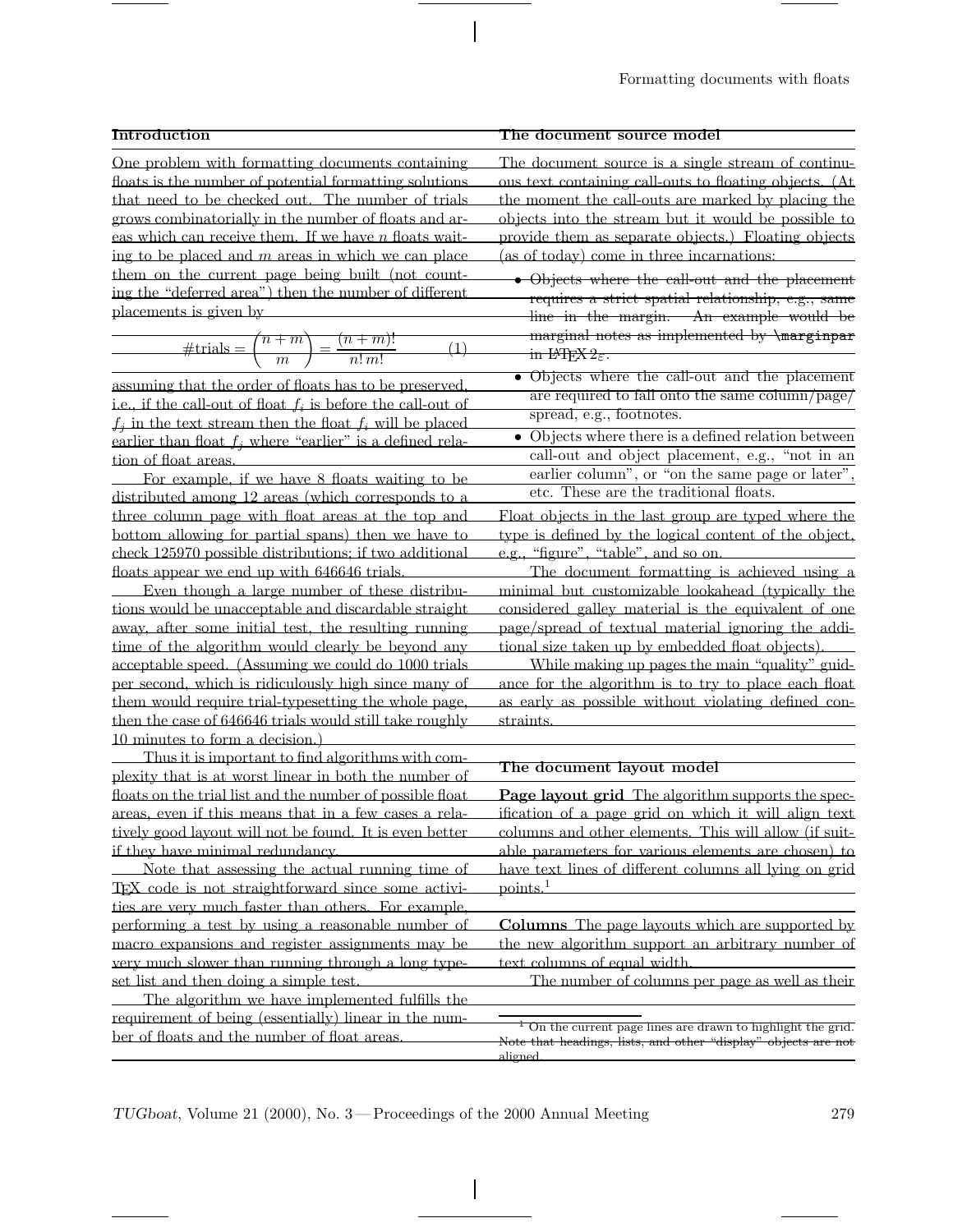width can be changed at forced page breaks such as the start of chapters.

**Balanced columns** Balancing columns (as done by the multicol package) is planned but not implemented. The major problem in that area is the handling of column floats during the balancing process.

**Float areas** Float objects are distributed into float areas which are rectangular in shape. Float areas span one or more text columns; their horizontal size is therefore given by the following formula (where  $c$ is the number of columns spanned):

 $\langle \text{area-width} \rangle = c \times (\langle \text{col-width} \rangle + \langle \text{col-sep} \rangle) - \langle \text{col-sep} \rangle$ 

The naming conventions for float areas is as follows:

 $\langle \mathit{identifier} \rangle \langle \mathit{start-column} \rangle \langle \mathit{span-count} \rangle.$ 

The  $\langle \text{identity} | \text{if} \rangle$  is a single letter denoting the type of area, e.g., **t** for top, **b** for bottom. The  $\langle span-count \rangle$ is a single digit denoting the number of columns to span. The  $\langle start\text{-}column \rangle$  is a single digit<sup>2</sup> denoting the start column of the area. Thus t23 is a top area starting at column two and spanning three columns, i.e., two, three and four. A restriction due to the naming scheme is that currently no more than 9 columns are possible.<sup>3</sup>

Only a subset of the float areas is allowed to be populated on a page. In essence the new algorithm does not support placements that result in "splitting" the text of a column due to a float (other than column "here" floats).<sup>4</sup> This means that population of some float areas must be prevented, namely those satisfying these conditions when  $pcs$  (where  $p = pos$ ,  $c = \text{column}, s = \text{span}$  has just been populated:

$$
pij \text{ with } i < c \leq i+j < c+s
$$

or

 $pi$  with  $i \leq c + s < i + j \leq \langle number\text{-}of\text{-}columns \rangle$ 

The first formula describes the areas which partly overlap from the left, the second formula describes those that partly overlap from the right. Areas which are sub- or super-areas, e.g., t13 and t22, do not affect each other. The above restriction is necessary to prevent situations like the one shown in figure 1 on the facing page, i.e., where the float area t32 (represented as b's) would result in splitting the fourth column into two independent text areas.

The possibilities, as well as the restrictions, are equal for both top and bottom areas. This means that the new scheme in particular supports spanning bottom areas.

**Float pages and columns** Float pages, i.e., pages consisting only of floats, will be supported as well as float columns.

**Float types** The type of float influences the formatting, e.g., where the caption is placed in relation to the float body, how it is formatted, what kind of fixed strings are added, etc. It also restricts the placement algorithm in respect to which float areas can be populated as explained below.

**Margins** The marginal areas can receive marginal notes which are aligned with the corresponding text line. In documents with more than two columns marginal notes are currently not supported though one could envision allowing them even there. If marginals have to compete for space the later marginal will be moved downwards if there is enough space on the page, otherwise the line containing the marginal will be moved to the next column/page.<sup>5</sup>

An alternative usage of the margin is to place footnotes into it. A prototype version of this is provided already, see section "Footnotes" on the next page.

Another potential use of the margin areas is to use them (or parts thereof) as float areas in their own right. The problem with this would be that these float areas would have a horizontal width which is different from the column width, thus allowing only a limited class of floats to appear therein.

Another potential extension would be to allow float areas that border on a margin to use the marginal space as part of the float area, thereby allowing the filling of such an area with floats which are wider than the nominal float area. Aspecial case of this, the placement of the caption in the margin beside the float body, is already provided by choosing a suitable caption formatting instance.

<sup>2</sup> With a bit of care in the code this could be extended to allow more than one digit.

<sup>&</sup>lt;sup>3</sup> The scheme is different from the original one used, where t23 would have denoted an area starting at column two and spanning until column three.

<sup>4</sup> Perhaps this restriction will be lifted one day.

 $5$  This is not yet implemented — right now they overprint each other.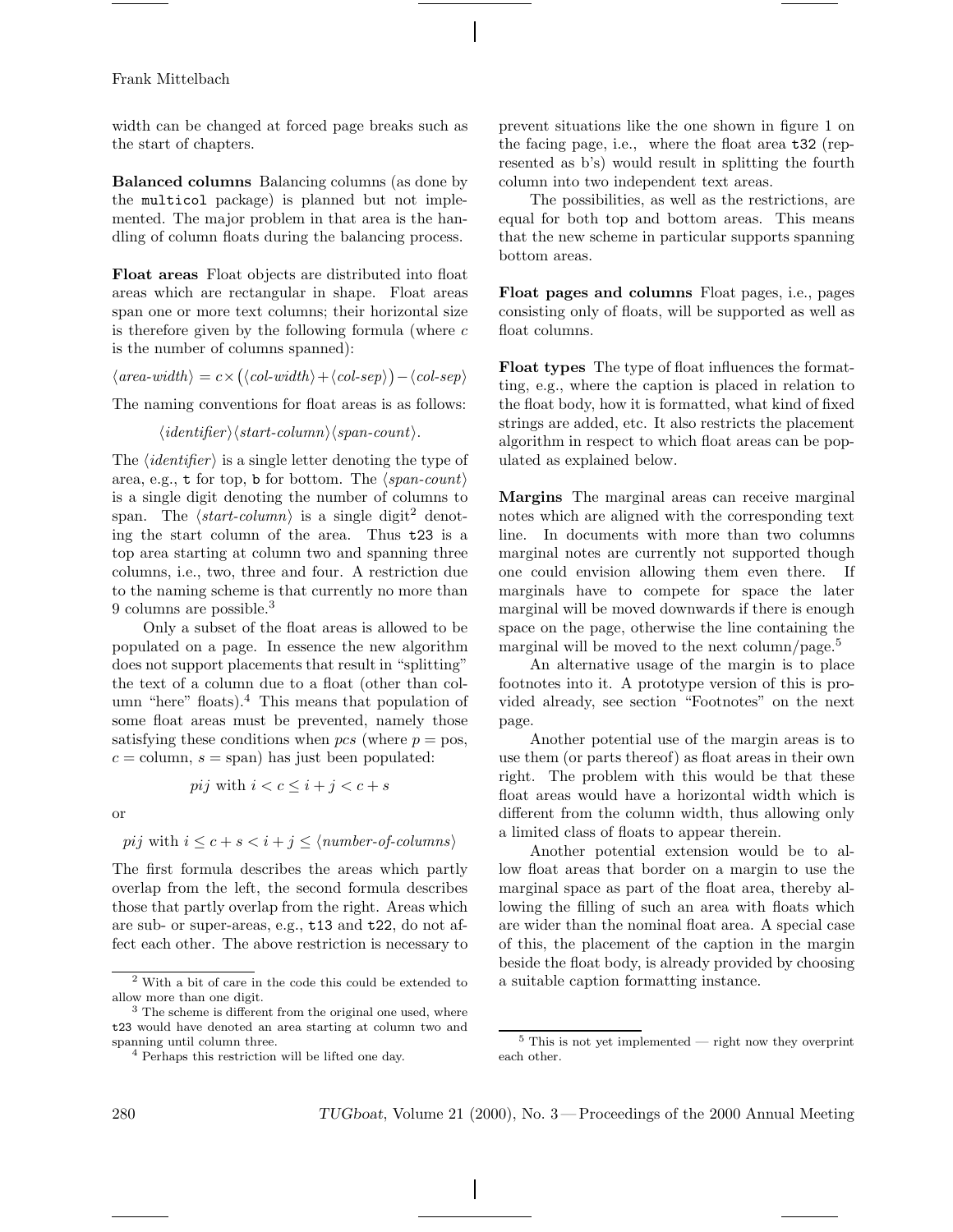**Footnotes** Footnotes can be regarded as a special type of floats. They are objects which are associated with lines of text (their call-out) but in contrast to normal floats such as "figures" or "tables" their placement constraints are stronger, e.g., they typically have to appear at the bottom of the column which contains their call-outs, or at least they have to appear on the same page as their call-outs.

In its current version, the model supports footnotes beneath the call-out column (normal behavior); all footnotes in the last column (as with the ftnright package for two-column mode); all footnotes in the outer (or inner) margin.

Without an extension to the page makeup algorithm (but instead with a suitable redefinition of the footnote commands) they could be processed as marginal notes or alternatively as "end-notes".

**Headers and footers** The header and footer areas may use data received from individual columns. An extended version of TEX's mark mechanism is made available which allows the definition of arbitrarily many independent classes of marks. Within each mark class information about the top mark (i.e., the mark active at the top of the column), the first mark and the last mark is made available for retrieval.

This allows the production of correct running headers and footers for various types of applications such as dictionaries, manuals, etc.

#### **The processing model**

**Float placement concepts** To build a page or spread the algorithm first assembles enough textual material to be able to fill the page without placing any floats. During this process all floats that have their call-outs within the assembled galley are collected. They form, together with unplaced floats from previous pages, an ordered trial list of floats.

| aaaaaaaaaaa 444 |                 |  |  |  |  |  |
|-----------------|-----------------|--|--|--|--|--|
| aaaaaaaaaa 444  |                 |  |  |  |  |  |
| aaaaaaaaaa 444  |                 |  |  |  |  |  |
|                 | 111 222         |  |  |  |  |  |
|                 | 111 222 bbbbbbb |  |  |  |  |  |
|                 | 111 222 bbbbbbb |  |  |  |  |  |
|                 | 111 222 bbbbbbb |  |  |  |  |  |
|                 | 111 222         |  |  |  |  |  |
|                 | 111 222 333 444 |  |  |  |  |  |
|                 | 111 222 333 444 |  |  |  |  |  |
|                 | 111 222 333 444 |  |  |  |  |  |

Figure 1: Overlapping float areas

The allowed float areas on the page under construction are totally ordered as well.

The algorithm proceeds by taking the first float from the trial list and trying to place it into the first float area from the area list. It then checks if all constraints (see below) are met and if not the algorithm will try to place the float into the next area until either all constraints are met or the areas in the float area list are exhausted. Atrial that does not fail means that this distribution of floats becomes the best solution so far and all further trials will be based on adding to this solution (no backtracking). If the algorithm fails to place the float into any area it means that the float will be deferred to a later page.

As floats are added to areas, the constraints for further trials are changed. There are several reasons for this: on one hand, the call-out positions of various floats move since the float will occupy space on the page; on the other hand, placing a float in some area might result in disallowing the placement of other floats in the same or in other areas.

**Float pages and columns** At the moment there is only rudimentary support for float pages available: at the start of each page the algorithm will try to form a float page out of all floats that have been deferred from previous pages. However there is no layout control available to define the conditions under which such a trial will succeed.

**Float storage** Float bodies are typeset into boxes at the point of 'call-out', as with the figure and table environments in the standard LAT<sub>EX</sub>; it may also be possible to specify at the call-out point a logical pointer to a float whose typesetting is specified elsewhere (e.g., an external file).

However, text sub-elements such as the caption, etc. (e.g., from \caption), are not typeset at this stage but are stored as token lists; this allows for trying different possible layout specifications, e.g., for its measure, during the float-positioning trials. At present this is confined to at most a single caption element per float.

**Caption processing** When a float is placed into an area the caption is trial formatted and mounted onto the float body. This process can take into account various information about the float positioning trial, such as the area to format it into, the fact that it formats onto a verso or recto page, etc. It might try several possibilities before making a decision, e.g., if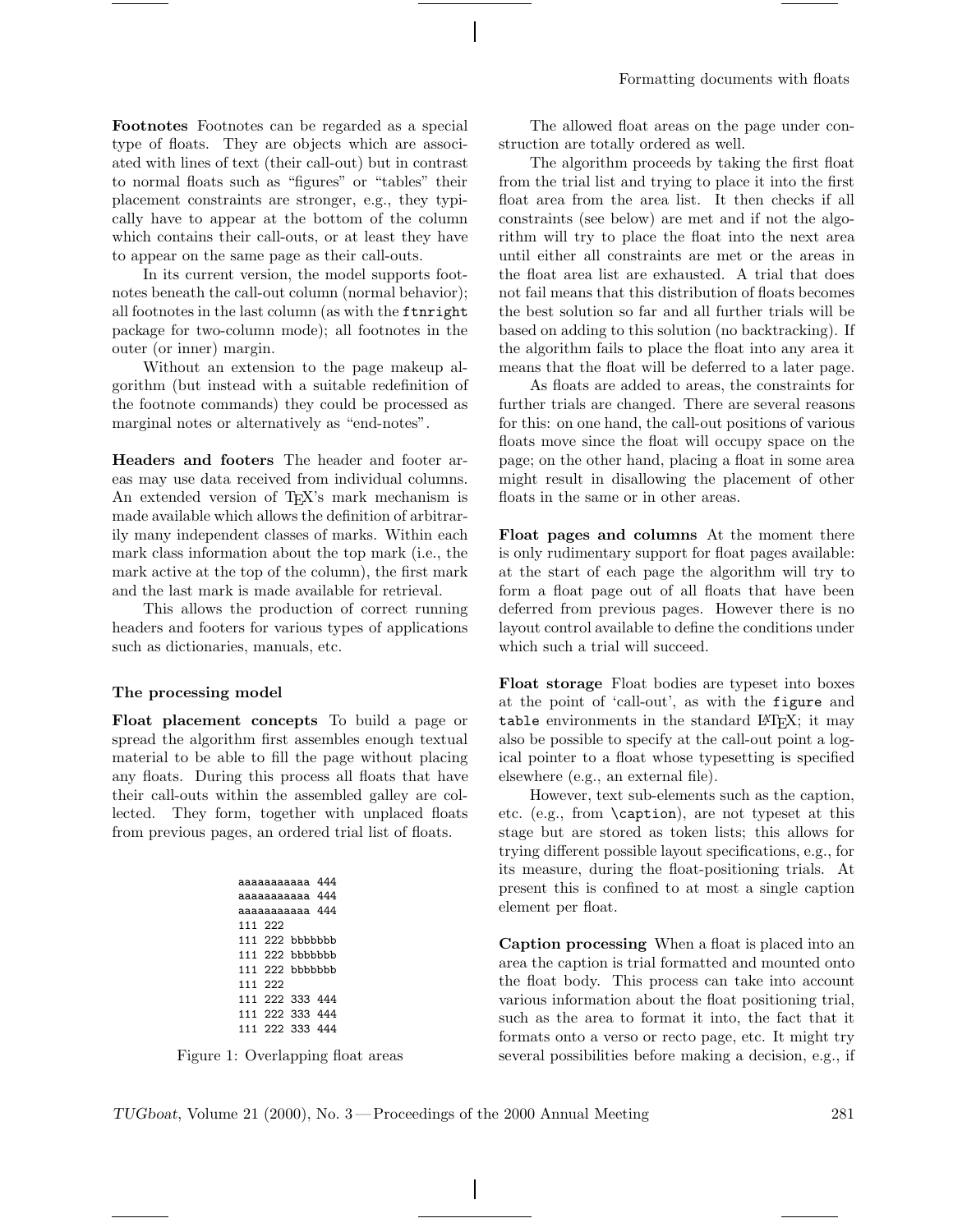one formatting of the float results in violating some constraint(s) it might try a different formatting at this point.

**Flushing floats** It is possible to mark points in the source document as boundaries beyond which floats whose call-outs are prior to the boundary cannot pass. In other words a "flush point" directs the algorithm to place all affected floats into areas which are "before" the flush point.

If due to other constraints the float could not be placed in such an area the algorithm first retries all potential areas using a less rigid set of constraints (for example, restrictions on the number of allowed floats per area are dropped) and if this still doesn't enable the algorithm to place the float properly it will as a last resort move the flush point to a later column, which means breaking the column text before the flush point.

Flushing of floats can be done either for all floats or on a per float type basis, e.g., it is possible to flush only floats of type "figure".

Aflush point can be given an additional attribute which controls the "fuzziness" used by the algorithm. By default the flush point algorithm uses strict flushing as described above. The attribute column modifies the algorithm's behaviour by enabling a float to move past the flush point as long as it will be placed on the same column. Similarly the attribute values page and spread will enforce that the float will not be deferred further than the current page or the current spread. This way it can be guaranteed that a float is always visible from its call-out.

**Float sequence classes** Float sequence classes are collections of float types; each float type belongs to exactly one float sequence class. Within each sequence class the call-out order in the document is always preserved by the float placement algorithm, e.g., if  $c_1, c_2, \ldots, c_n$  are the call-outs of all floats of a float sequence class then the corresponding floats will be placed such that  $f_i$  will be placed before  $f_i$ whenever  $i < j$ . Thus by putting all float types into a single float sequence class all floats are placed in the order of their call-outs. At the other extreme, if each float type has its own sequence  $\text{class}^6$  then floats from one type might move before floats of other types even

though the corresponding call-outs are in a different order.

**Float and call-out relations** The algorithm also keeps track of the relation between an individual float and its call-out. This allows one to define constraints which guide the algorithm during the float placement phase. It is always permissible to place a float "after" its call-out, e.g., in a later column/page. At the moment the following constraints can be specified:

- **none** which means that the relation between call-out and float placement is not relevant for placing floats.
- **page** which means that the float can be placed anywhere on the page with the call-out (it is visible from the call-out).
- **column** which means that the float can be placed before the call-out as long as it is placed in the same column.
- **after** which means that the float has to be placed strictly after the call-out.

When extending the algorithm to directly support spreads the above list is going to be extended by an option that allows floats to move backwards on the whole spread.

**Spanning float and call-out relations** For floats that span two or more columns there are several possibilities to interpret the spatial relationship between call-out and float areas. For example, if a float, whose call-out is in the second column, has been placed into area b12, is this float "before" or "after" its call-out? The answer to this question depends on whether we consider the float being placed into the first or the second column, both of which are valid interpretations.

At the moment the following behaviour can be specified:

- **strict** which means that the leftmost column spanned by the float is regarded as the column in which the float was placed.
- **flexible** which means that the rightmost column spanned by the float is regarded as the column in which the float was placed.

These settings are only relevant if the main float/callout relations are set to column or after.

**Float and footnote relations** It is possible to direct the algorithm to check on each column if there

<sup>&</sup>lt;sup>6</sup> This is the L<sup>AT</sup>FX  $2\varepsilon$  default.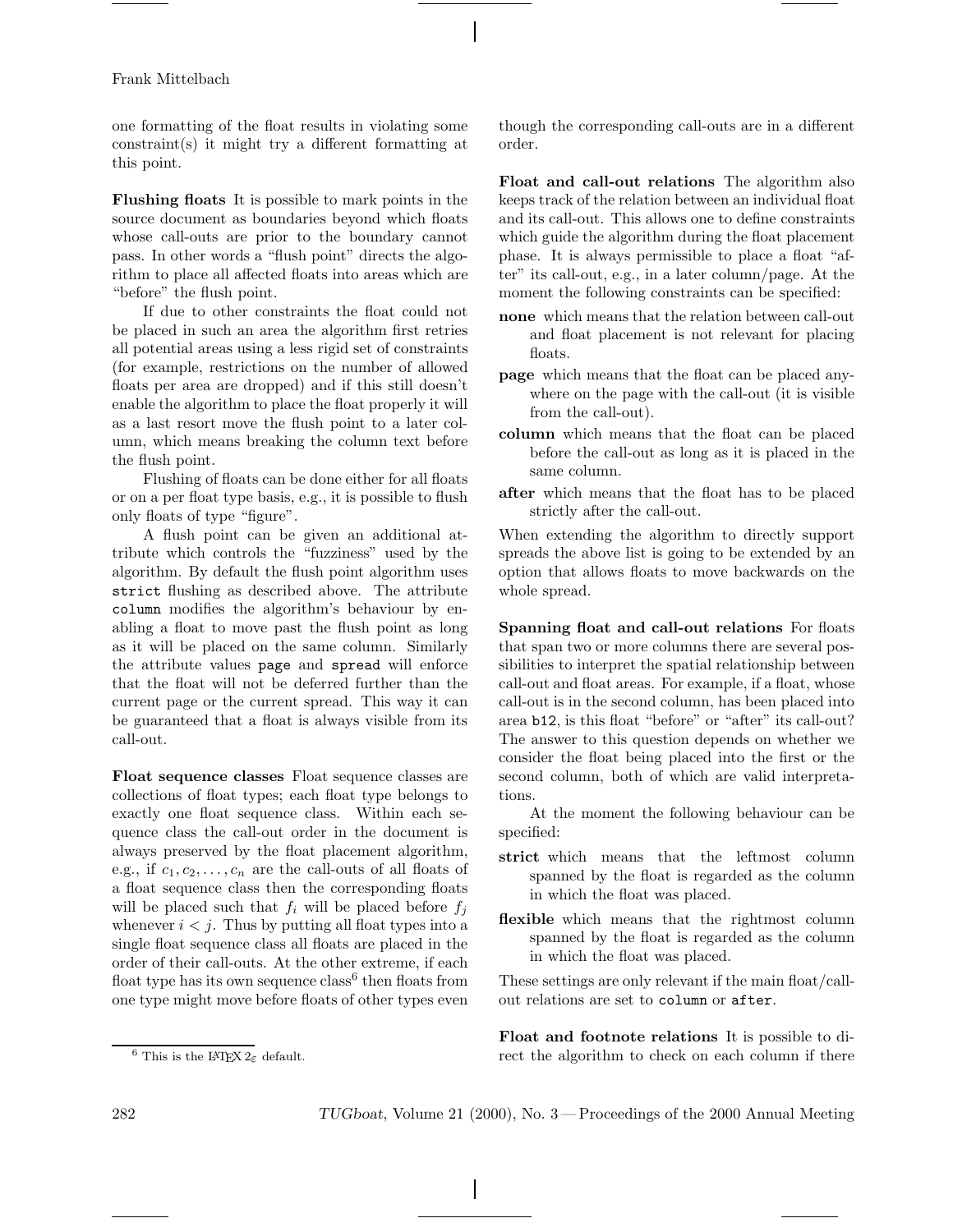are footnotes, and if so to prevent it from placing floats in the bottom area. In theory it might be possible that a forbidden constellation might resolve itself once the algorithm has added further floats, e.g., it could be the case that by adding additional floats the offending footnote gets moved to a different column. However, checking for this would mean potentially large backtracking so the algorithm uses a conservative approach and simply considers a trial as failed if footnotes and bottom areas collide.

It is planned to allow a designer the choice of specifying where the footnotes should be placed in relation to any bottom floats (if the combination is allowed). Right now this is not implemented and column footnotes will always appear below the text column, i.e., above any bottom floats.

**Area statuses** For each area the algorithm keeps track of whether or not it is closed for individual float types, e.g., is not accepting any more floats of type "figure" or closed for all types. The status of an area can change due to floats being placed into other areas (this might, for example, close earlier areas, or areas that overlap) or it can change due to the fact that the area became too full in some way (e.g., a size constraint or a number of floats constraint).

Some of these constraints can be "relaxed" in certain situations, e.g., if the algorithm is directed to flush out remaining floats prior to a certain point in the galley it will drop constraints related to number of floats per area or size restrictions. However, if an area was closed due to a different float being placed into some other area, this area will stay closed in all circumstances to ensure proper sequential placement of floats and to ensure that overlapping areas that are forbidden as explained in section "Float areas" on page 280 will not receive floats at the same time.

**Area constraints** The algorithm offers several possibilities for the designer to specify how and under what circumstances a float is allowed to be added to a certain area on the page.

As explained above all areas on a page are tried in a specific order. This order can be specified and changed for specific parts of the document. Areas that are closed for the current type will be bypassed as well as areas which do not span the right number of columns to fit the horizontal size of the float. If these initial tests succeed the float may still fail to be placed into a certain area if it doesn't fulfill the following set of constraints:

- There is an upper limit on the total number of floats that can be placed on an individual page.
- Each area has an upper limit of floats that can go into it.
- After placing the float the remaining space in the text column must be larger than a specified value.

All such constraints are customizable.

Additional constraints will probably be implemented once there has been some experience of what controls are actually needed to allow the specification for a reasonable number of layouts.

For example,  $LATEX 2<sub>\epsilon</sub>$  allows the designer to restrict the maximum size of an area, but should one provide this or should there be a constraint on the size of all stacked areas? Or should there be both?

**To "Here" or not to "Here"** L<sup>AT</sup>EX 2<sub>ε</sub> allows the user to control the placement of an individual float by specifying one or more areas into which the float would be allowed to move using single letters. As a special notation an h would denote a so-called "here" float. Its advertised semantics is to try placing the float "at the position in the text where the environment appears" [1, p. 197]. If this is not feasible LATEX 2ε would try the remaining allowed possibilities on the next page, thus a float with an ht specification would either appear within the text or at the top of the next or a later page.<sup>7</sup>

In many cases people however prefer a "here" which always means "here". The latter form is implemented in some add-on packages for LATEX  $2\varepsilon$ , however usually at the cost of allowing floats to appear out of order.

The new model supports only the absolute "here" form for floats; however, correct ordering of floats in the output is guaranteed (if the tag generating the here float issues flushing of floats for the current type). If there is not enough space to place the float in a column, the float plus the preceding text line<sup>8</sup> is moved to the next column/page.

**Grid layout** To produce layouts with elements placed on an underlying grid (typically with grid

<sup>7</sup> In two-column mode this can in fact result in a placement on the top of the second column even though the call-out position finally falls into the middle of that column.

<sup>&</sup>lt;sup>8</sup> More precisely the column is broken at the last breakpoint preceding the current position which is normally one line above but could be more (or less).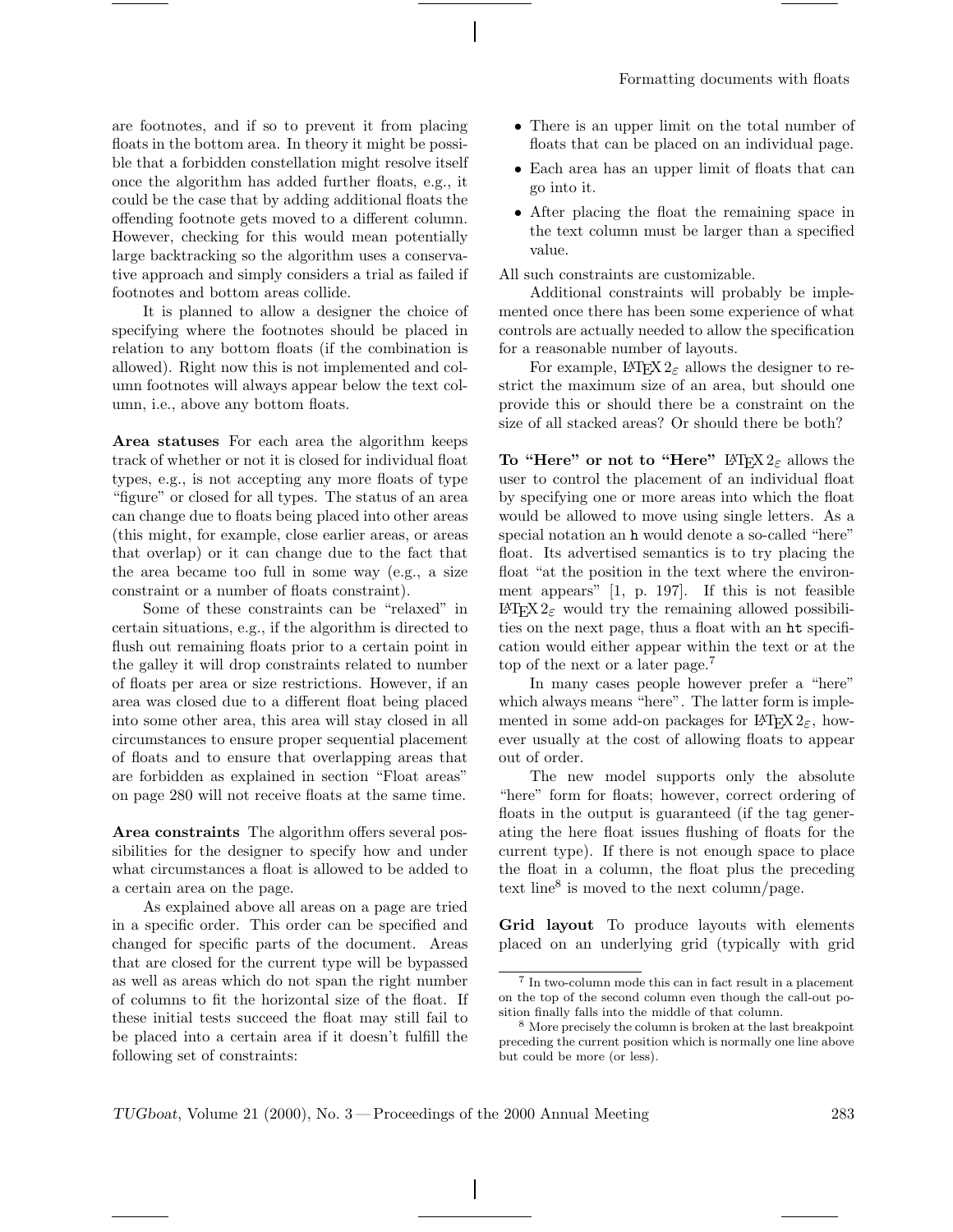points vertically separated by \baselineskip) the algorithm assumes that certain parts of the text column, e.g., normal text, will automatically align on the grid as long as the first line is positioned on the grid. Afurther assumption is that such parts of the column do not contain stretchable amounts of vertical glue so that they are not subject to stretching or shrinking if the material is adjusted to fit a given size.

Given these assumptions, the algorithm proceeds by ensuring that the space taken up by floats (including their separating white spaces) is always of a size such that the remaining space for the text part of the columns allows for an integral number of grid lines. This is achieved by stretching or shrinking the space separating the areas from the text appropriately while building the page as explained in section "Float placement concepts" on page 281.

Within the text column there are typically a number of "display objects" such as headings, equations, quotations, lists, etc., which should not be aligned on the grid. Instead, typically the text before and after is supposed to lie on the grid. $9$  This is supported by allowing to mark lines of text (or more generally points in the galley) to "snap to the nearest grid point". One can think of the implementation working by taking the column material up to the marked line and putting it into a vertical box of the size of the nearest possible grid point. By this approach stretchable glue around such a display object will allow the text line that should snap to the grid to move into the correct position. This box is then given back to the page builder to assemble more material for the column. In this way the preceding part of the column becomes rigid; thus a later request for snapping to the grid will only stretch or shrink material further down the column.

Aprototype implementation that makes most standard LATEX objects, like headings, displays, etc., support grid design is available with the package xo-grid. It is used for typesetting this document.

# **User control**

**Column and page breaks** Breaking of columns and pages can be controlled from the source document by placing special tags into it. The \columnbreak command ends the current column

after the current line (if used in horizontal mode). Similarly the \pagebreak command ends the current page.<sup>10</sup>

**Manual float flushing** The flush float functionality is available within the source document via the command \flushfloats. This command takes two optional arguments which, if present, denote the float type to flush (by default all) and the "fuzziness" of the flush (by default strict). Other allowed values for the fuzziness are column, page, or spread. If a type is specified for flushing, effectively all types with the same float sequence class are flushed to preserve the ordering.

**Specifying preferred areas** At the time of writing, the document source interface for specifying the group of areas into which a float is allowed to move is not yet decided. One could envision keeping the original LATEX interface to float environments with optional argument. In that case something like [t] could be internally interpreted as "any top area that exists" and translated into a list such as t12 t11 t21. But other interfaces are conceivable as well.

**Manually position all floats** Any algorithm that automatically places all floats may fail to produce adequate results in some situations. In LATEX  $2\varepsilon$  the user was offered only the optional arguments of the float environments and by this method and by moving floats slightly in the source document one was finally able to change the formatting as needed.

This was a time-consuming and error-prone manual task and any slight change in the source document text was likely to result in making this work obsolete.

To improve on this situation the new algorithm can be directed to write out a file containing all of its float<sup>11</sup> selections (an example is shown in table 2 on the facing page). By simple drag and drop the user can produce alterations to this selection. If such a modified file is stored as \jobname.fpc then the algorithm will use these selections without attempting to apply any of its internal rules. Thus the formatting

<sup>&</sup>lt;sup>9</sup> In some cases, depending on the design, parts of the structure might be supposed to aligned as well.

<sup>10</sup> At the moment these commands force a break; there is no possibility, as in  $\text{LATEX } 2\varepsilon$ , only to suggest that the current point is a good or bad break.

<sup>&</sup>lt;sup>11</sup> Floats in this context mean "traditional" floats, not footnotes or marginpars.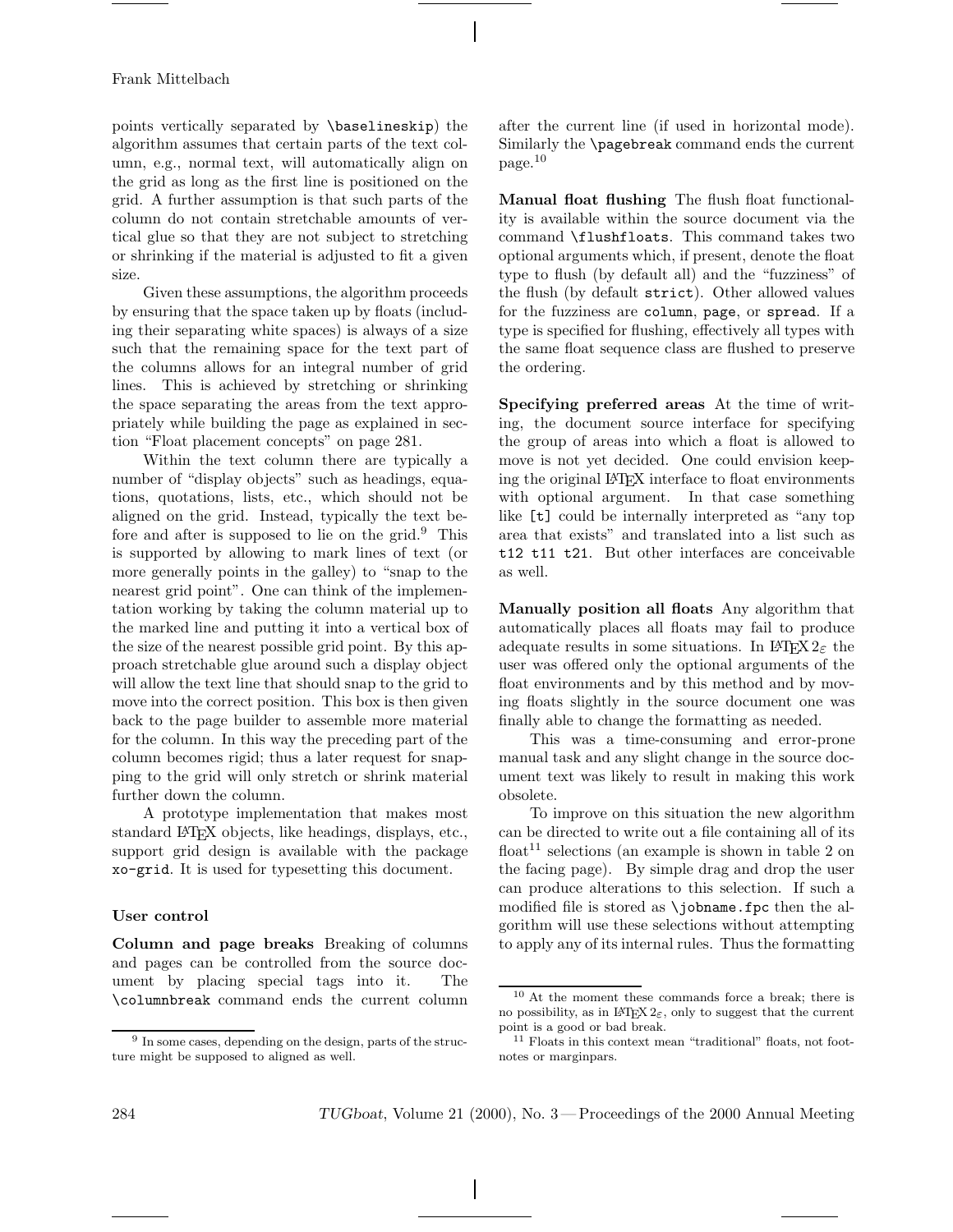will happen exactly as specified.<sup>12</sup>

Beside moving floats between float areas it will be possible to move floats in and out of the special area called hhh which represents a list of all "here" floats on the page. If a float is moved into the "here" area it means that it will be positioned as a here float at the point of its call-out.

As an extension to this method we are experimenting with restricting the manual control only to parts of the document, e.g., allowing the user to manually fix a single chapter but have the algorithm determine the remainder. We also plan to integrate column length control in this way, so that it becomes easily possible to run a page or double-spread long or short by specifying this externally rather than via tags in the source document.

**Tracing the algorithm's behavior** In contrast to the L<sup>AT</sup>EX  $2\varepsilon$  output routine, which is a black box as far as the user is concerned, the new algorithm tries hard to make its decision process comprehensible. Table 3 shows a sample output produced by it. It shows for each float which areas have been tried, why they were rejected, etc. There is also an option which produces about 1000 times as much information but the latter is probably useful only for debugging the system in case there are errors in the code.

**Manually aligning text in grid layout** If the algorithm produces grid layout it automatically aligns certain text lines on the underlying grid. For manual control this functionality is also provided with the command **\TextAlignGrid** which will align the current text line on the grid. By issuing a \IgnoreAlignToGrid command grid alignment will be temporarily disabled, while \ObeyAlignToGrid will reestablish automatic grid processing.

## **Layout Specification**

In the class file the designer is given control over the algorithm's behavior in all the aspects described above (and several more).

The layout specifications are done through the new template and instance concept, see [2]. Addi-

#### Table 2: An example fpl file

```
Page: 1 (1)
   Area: t13
       Float: 4 (figure 4) []
    Area: b21
       Float: 2 (figure 2) [mylab:fig1]
    Area: t31
       Float: 3 (figure 3) [mylab:fig2]
    Area: hhh
        Float: 11 (table 1) []
Page: 2 (2)
   Area: t13
       Float: 8 (figure 8) []
    Area: t22
       Float: 5 (figure 5) []
    Area: b11
       Float: 6 (figure 6) [mylab:fig3]
    Area: b31
        Float: 7 (figure 7) [mylab:fig4]
```
Table 3: Progress output of the algorithm

======================================================================= STATS: floats waiting = 2 on page 13 ======================================================================= Float: \bx@E {5} {table} (floats) {5} {Statistics from the algorithm} area trial:  $b12 \rightarrow$  failed: span count  $b12$  /= 1 area trial: b11 -> accepted Float: \bx@F {6} {table} (floats) {6} {Running times of the algorithm} area trial:  $b12 \rightarrow$  failed: span count  $b12$  /= 1 area trial: b11 -> failed: b11 float num reached (1) area trial: b21 -> failed: area below flush point (2=2, b21) -> failed: --> retry with relaxed conditions area trial: b12 -> failed: span count b12 /= 1 area trial: b11 -> accepted STATS: trials = 7

 $^{12}$  If the floats are stored within the source document at the  $\,$ point of their call-outs, the algorithm will be able to position a float only if it has already encountered the float in the source document. This means that one can move a float arbitrarily forward but only to a limited extent before its call-out position. If the floats are stored externally to the source document this restriction does not apply.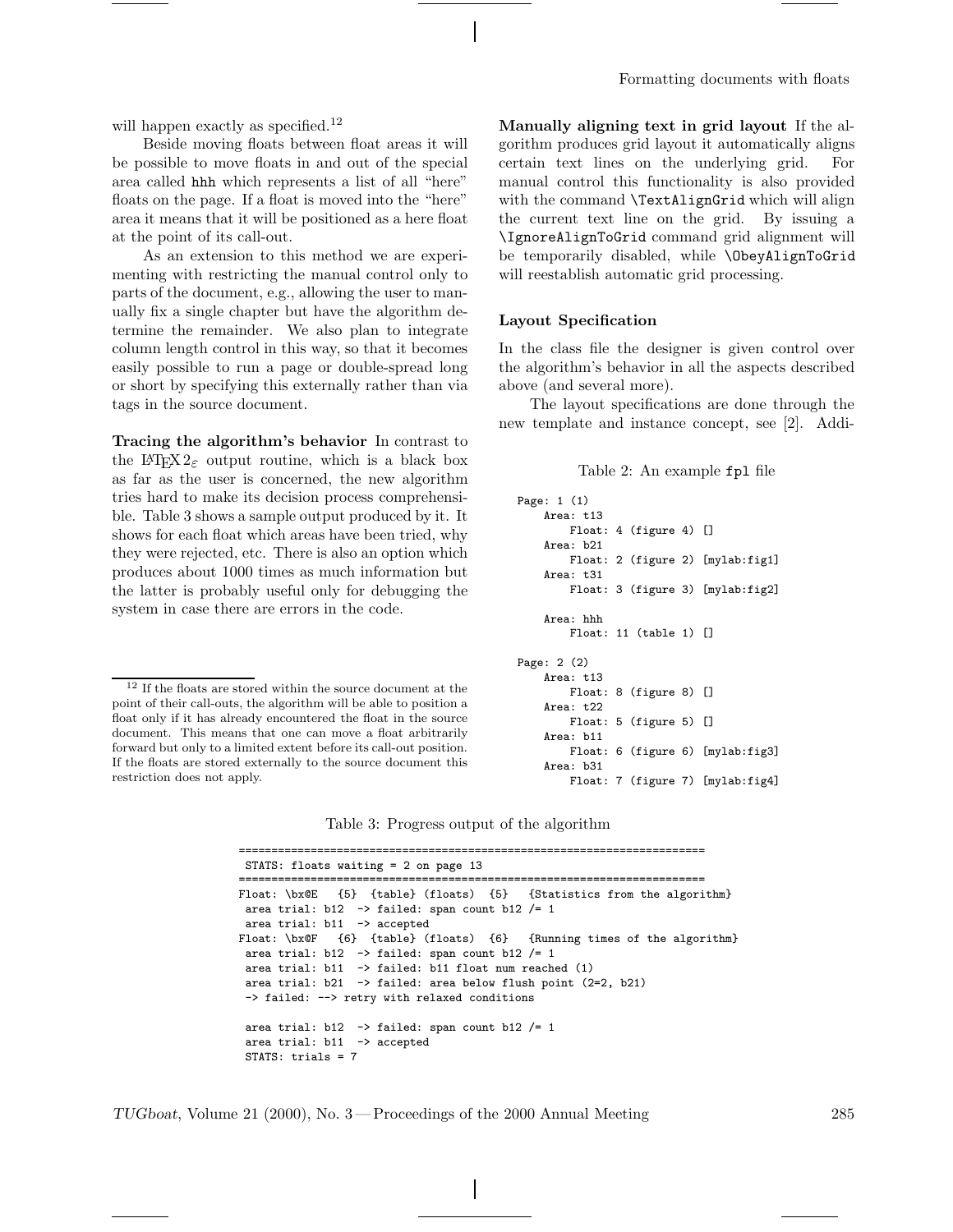tional information such as experimental code, further documentation, etc., can be found on the LATEX project web site at:

# http://www.latex-project.org

In contrast to the algorithm itself, which in its basic functionality now seems to be stable and reliable, the design interface is far more experimental. Thus the example declarations given below represent only the current state of thought (or of implementation) and are likely to be modified at any moment.

**Float type declarations** Float types are declared using the command \DeclareFloatType which takes two arguments: the name of the type which is declared and in the second argument a list of key/value pairs which describe the properties of the float type, e.g.,

```
\DeclareFloatType{figure}
```

```
{
```

```
sequence-class-id = floats,\text{toc-extension} = \text{lof},
  caption - \leftarrow + \leftarrow + \leftarrow + \leftarrow + \leftarrow + \leftarrow + \leftarrow + \leftarrow + \leftarrow + \leftarrow + \leftarrow + \leftarrow + \leftarrow + \leftarrow + \leftarrow + \leftarrow + \leftarrow + \leftarrow + \leftarrow + \leftarrow + \leftarrow + \leftarrow + \leftarrow + \leftarrow + \leftarrow + \leftarrow + \leftarrow +
  numbered-boolean = true,
  numbered-id = figure,
  numbered-within-id = section,
  numbered-action =
              \thesection.\arabic{figure},
  body-decls =}
```
The sequence-class-id key defines to which float sequence class the type belongs to. If it is absent a sequence class with the same name as the type is assumed. The sequence class will be automatically initialized if not referenced before.

The toc-extension key defines the extension to be used to write the caption to when generating "List of floats" listings. By using the same extension with different types it is possible to generate combined listings, such as "List of tables and figures".

The caption-text key defines the fixed text to be used as part of the caption text together with the float number if present, e.g., Figure. This information is passed to the caption formatting template so the actual formatting is defined there.

The numbered-boolean defines whether or not floats of this type are numbered.

The numbered-id key defines the name of the counter to use when numbering floats. If absent a counter with the same name as the type is assumed. By using the same counter with different types it is possible to use a single numbering scheme—in that case the sequence-class-id for these types should probably be identical as well to avoid strange numbering sequences within the document.

The numbered-within-id key defines the name of the "within" counter, i.e., the counter which if stepped resets the numbering. If the value is empty or not set the float type is numbered in a single sequence throughout the document.

The numbered-action key defines the representation of the float number, as used in the caption and by the \ref, \label mechanism. The default is  $\langle \text{counter} \rangle.$ 

The body-decls key can hold formatting instructions that should apply to the float body. They can assume a normalized formatting environment already set up by the algorithm.

The declaration of a new float type automatically defines the necessary user document environments.

**Float area declarations** Any float area that is going to be used at some stage by the algorithm needs to be declared beforehand. This is done through the \DeclareFloatArea command which takes two arguments: the name of the area (which has to follow the conventions explained in section "Float areas" on page 280) and a list of key/value pairs describing the characteristics of the area.

```
\DeclareFloatArea{t22}
  {
    class-close-list = {t11, b11},all-close-list = {t12,t32},max-float-num = 2,
  }
```
As of today an area is characterized through the maximum number of floats it is allowed to receive (max-float-num) and through two lists which tell the algorithm which other areas are affected by adding a float to the current area. The list class-close-list enumerates all areas which are not allowed to receive additional floats of the same sequence class as the float that has been placed into the current area, while the list all-close-list contains the information about all areas that are to be completely closed the moment a float is received in the current area.

The class-close-list key is primarily intended to specify a partial order on the areas to ensure that floats are not getting out of sequence in the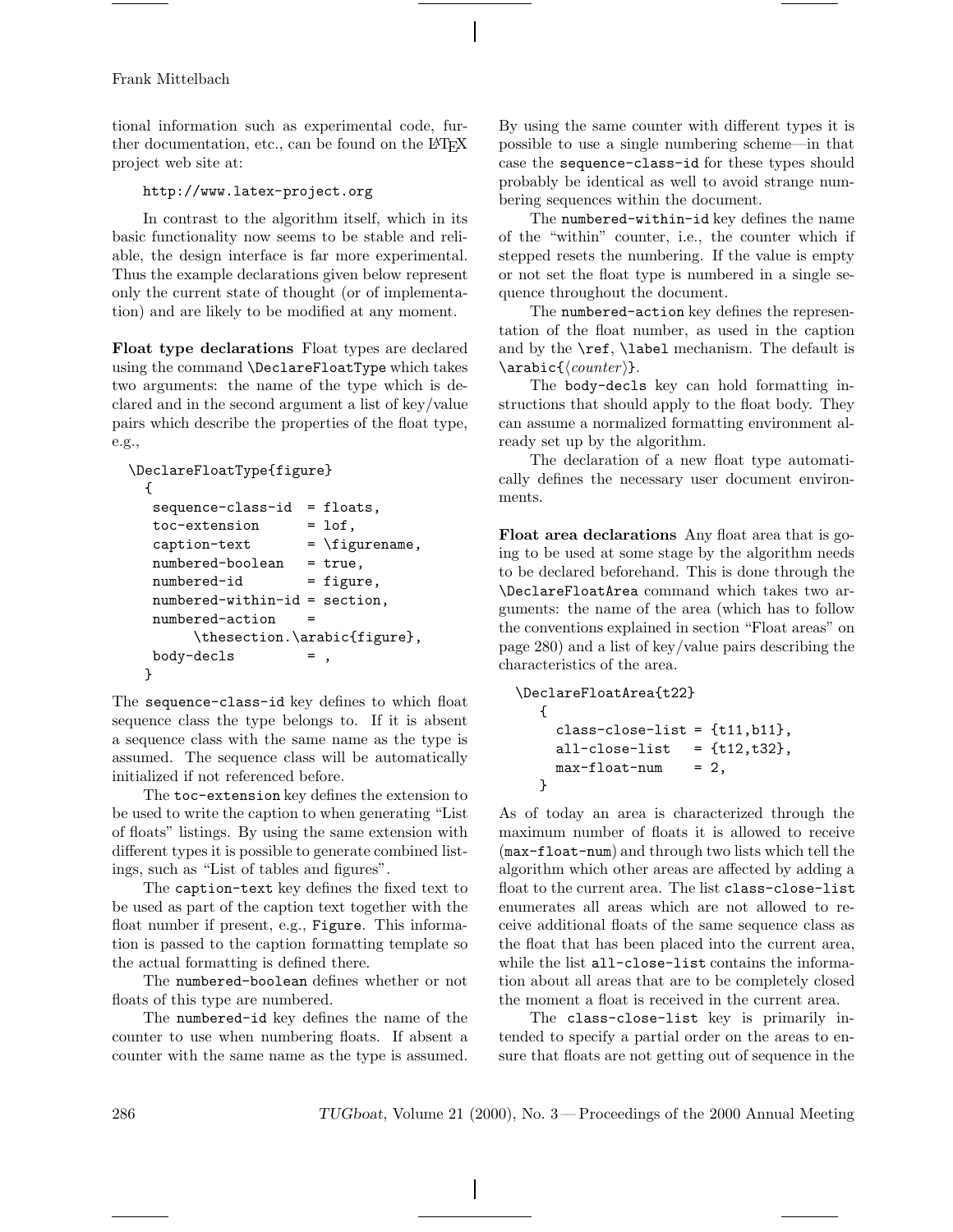output. For example, the above declaration says: if a float is placed into area t22, i.e., a top area starting at column two and spanning two columns, then the single column areas t11 and b11 (i.e., those of the first column) are closed for floats of the same class. However, assuming this example is part of a declaration for a four column layout which could have areas like t14 or t13, there is nothing said about closing those areas. Thus in this particular layout a float spanning three or four columns would still be allowed to go on top.

On the other hand the all-close-list key is available to ensure more visual constraints, e.g, "if t12 gets filled we don't want to have b12 filled as well, we only want b22 in this case." In addition it is needed to implement the restriction about overlapping float areas as described in section "Float areas" on page 280, e.g., in the example declaration t12 and t32 are closed since they partly overlap with t22.<sup>13</sup>

**Footnote formatting declarations** The formatting of footnotes is specified by declaring instance(s) of type footnotesetup. At the moment three templates are available though they should be considered only as prototypes: the template std produces conventional footnotes below each column, the template ftnright collects all footnotes and typesets them in the rightmost column, and the margin template collects and typesets them in the right outer margin.

The keys of the above templates provide only a rudimentary flexibility (to say it positively); in a production version all of them would need a large number of extensions. As an example,

```
\DeclareInstance{footnotesetup}
  {mainmatter}{std}
  {
  text-sep = 14pt plus 3pt,max-height = 8in,}
```
would declare the named instance mainmatter that provides footnotes below columns with a separation of 14pt+ and a maximum height for footnotes per column being 8in.

Instances like this can then be used in the declaration for a particular page layout as explained below. Alternatively one could use unnamed instances there using the \UseTemplate method.

**Page setup declarations** At the heart of the layout declaration are instances of the type pages etup  $2.^{14}$ 

An example setup showing all currently available keys is given in table 4 on the following page.

**Column specification** The first four keys (column-num, column-width, column-height, and column-sep) describe the column structure of the page layout being defined, i.e., in this case a twocolumn layout.

**Float constraint specification** The following four keys define the standard constraints for the algorithm when placing floats: max-float-num is the maximum number of floats that can go on a normal page; float-callout-constraint defines what kind of relations between float and call-out are allowed (possible values are explained on page 282); float-callout-span-constraint handles the interpretation of spanning floats and is explained on page 282; and bottom-float-footnote-constraint defines whether or not bottom floats are allowed in case of footnotes.

The last three constraints are replaced by flush-float-callout-constraint, flush-floatcallout-span-constraint, and flush-bottomfloat-footnote-constraint in case flushing can't be done without relaxing the conditions (max-floatnum is disregarded in that case automatically).

**Float area specification** The key area-list defines all float areas that are allowed in this page layout as well as defining the order in which the areas are tried when placing floats. The keys deferclass-close-list and defer-all-close-list define the "closing actions" for the special area which receives the floats that could not be placed. E.g., if a float of a certain class can't be placed then all areas listed in defer-class-close-list will be closed for this class of floats. In other words the two keys are comparable to the ones available for area declarations.

Thus these keys together with the keys from the area declarations are most important to guarantee a sensible order of floats on the formatted page.

In an earlier implementation of the algorithm a simpler scheme was used: there was a single area list which was shortened whenever a float couldn't be

<sup>13</sup> As mentioned before, this restriction might be lifted in a later version of the algorithm; as long as it is required one could alternatively add those areas behind the scenes to avoid runtime problems.

<sup>14</sup> The number 2 has historical reasons and will vanish at some point in the future.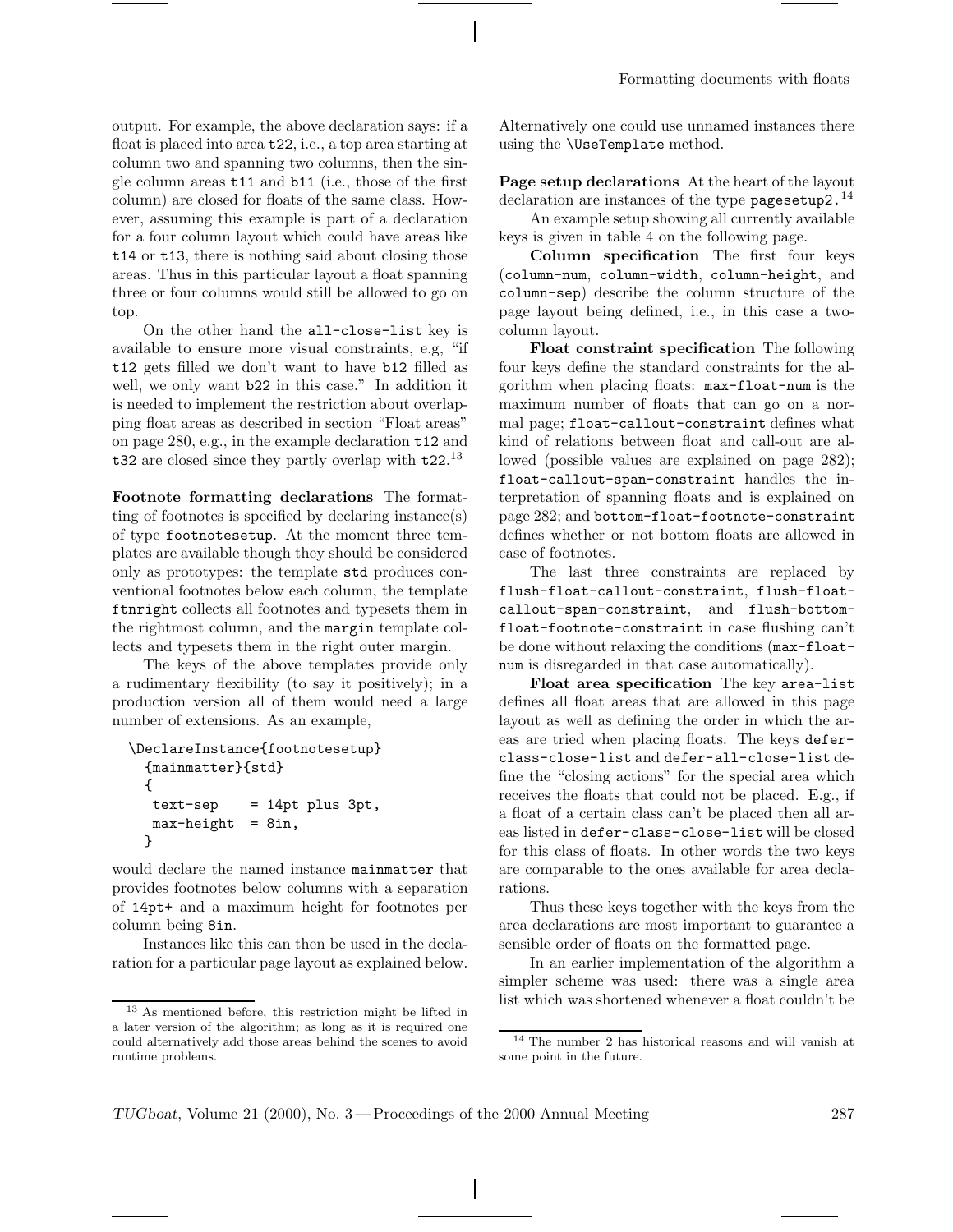placed into it thereby confining the remaining floats to this restricted selection. This works fine as long as there are mainly single column floats since in this case the area can be reasonably ordered into a single sequence. However the moment spanning floats are supported the situation gets less straightforward. Is it allowed to place a later float into t12 if there is already a float in the area t11?

It is quite likely that the current controls will turn out to be too crude. This will be seen once a suitable number of layouts have been produced under this scheme (or couldn't be produced because they turned out to be unspecifiable).

There needs to be space between floats in an area and areas need to be separated from each other, as well as from the column text. For this we have the following keys: float-float-sep is the separation between two floats in an area, float-area-sep is the separation between two vertically adjacent areas, and float-text-sep finally is the separation between a float area and the column text.<sup>15</sup> The separation between inline floats and surrounding text is given by float-inline-sep.

**Grid specification** To produce a grid based design the grid-point-sep needs to be given a positive dimension. This defines the distance between grid points on which the algorithm aligns column text, inline floats, etc.<sup>16</sup>

To align column text at a grid point the algorithm will extend the float-text-sep space. Alternatively, if the nearest grid point can be reached by shrinking that space (assuming its specification contains a minus component) the algorithm will use that grid point instead. In a similar fashion the space around an inline float will be determined by the value of float-inline-sep.

**Footnote, etc., specification** Finally the key footnote-setup receives an instance of a footnotesetup template, thereby defining how footnotes are handled and presented.

What is clearly missing here is handling of other page elements such as running headers and footers,

Table 4: Example declaration for the pagesetup2 template showing all currently available keys

| \DeclareInstance{pagesetup2}{mainmatter}{std} |   |                                        |
|-----------------------------------------------|---|----------------------------------------|
| ł.                                            |   |                                        |
| % column specification                        |   |                                        |
| column-num                                    |   | $= 2,$                                 |
| column-width                                  |   | $= 220pt,$                             |
| column-height                                 |   | $= 610pt,$                             |
| column-sep                                    |   | $= 20pt$ ,                             |
| % float constraint specification              |   |                                        |
| $max-float-num$                               |   | $= 3.$                                 |
| float-callout-constraint                      |   | = after,                               |
| float-callout-span-constraint                 |   | $=$ strict,                            |
| bottom-float-footnote-constraint              |   | = forbidden,                           |
| flush-float-callout-constraint                |   | $=$ page,                              |
| flush-float-callout-span-constraint           |   | = flexible,                            |
| flush-bottom-float-footnote-constraint        |   | $= none,$                              |
| % area specification                          |   |                                        |
| area-list                                     |   | $= \{t12, t11, b11, b12, t21, b21\},\$ |
| defer-class-close-list                        |   | $= \{t12, t11, b11, b12, t21, b21\},\$ |
| defer-all-close-list                          | = |                                        |
| float-float-sep                               |   | $= 15pt,$                              |
| float-text-sep                                |   | = 30pt minus 8pt,                      |
| float-area-sep                                |   | $= 15pt.$                              |
| float-inline-sep                              |   | = 6pt minus 2pt,                       |
| % grid specification                          |   |                                        |
| grid-point-sep                                |   | $= 12pt,$                              |
| % footnote etc specification                  |   |                                        |
| footnote-setup                                |   | $=$ mainmatter,                        |
| }                                             |   |                                        |

<sup>15</sup> A possible extension would be to allow ornamental material in place of white space.

<sup>16</sup> Setting this parameter is not sufficient: to make grid setting possible several other parameters need to be set to suitable values as well, e.g., the distance between baselines should be compatible and the column height needs to be a multiple of this value.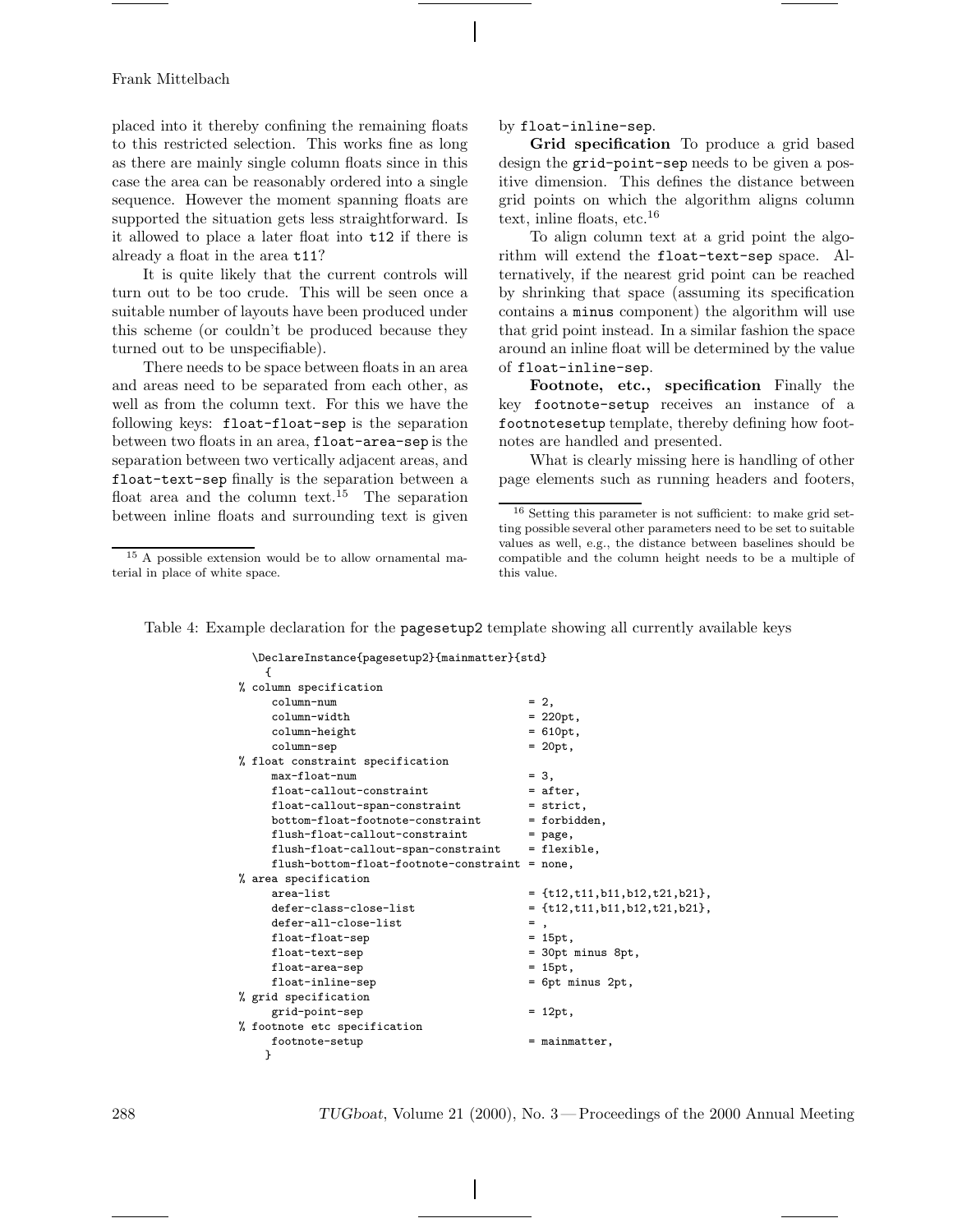the folio, etc. This will be added soon.

**Float formatting declarations** For the attachment of captions to floats there exists a prototype interface using templates of the type buildfloat. At the time of writing, available templates are centeredbelow, centeredabove, and bottomright, which center the caption below or above the float body or place it to the right of it, aligned with the bottom of the float body. All of them would need to be generalized for a production system to become more flexible.

When trial-formatting a float the algorithm checks for the existence of a number of buildfloat instances and uses the first one that exists to build the float. More precisely it first checks if an instance with the name  $\langle area \rangle - \langle type \rangle$  exists, then it looks for  $\langle area \rangle$ , then for  $\langle type \rangle$ , and finally, if none of them exists, for an instance with the name default. So at least the latter instance has to be declared by the class.

```
\DeclareInstance{buildfloat}{default}
   {centeredbelow}{}
\DeclareInstance{buildfloat}{table}
   {centeredabove}{}
\DeclareInstance{buildfloat}{t31}
   {bottomright}{}
\DeclareInstance{buildfloat}{t22}
   {bottomright}{}
```
The example declaration above defines the placement of captions above tables and below for all other types, with the exception of the areas t<sub>31</sub> and t<sub>22</sub> where the captions are set to the side.

#### **Performance of the algorithm**

To test the performance of the algorithm we prepared a somewhat ridiculous test file containing three types of floats ("figures", "tables", and "algorithms") with a total number of 47 floats. The chosen layout had 3 columns and 11 potential float areas. Figure captions have been placed below the float while with tables and algorithms the caption was placed on top. The exception was the top areas adjacent to the outer margin: floats placed there got their captions placed to the right and partly into the margin. Footnotes were collected for all columns and placed in the outer margin.

Floats had to strictly follow their call-out and a maximum of ten floats was allowed per page, i.e., roughly three per column.

Since the document contained many floats early on (24 on page one) and the first of these was especially constructed to be not placeable the first time around, the algorithm had to work hard to place all the dangling floats. Table 5 shows some statistics as produced by the algorithm on the number of trials necessary (the highest number was 397 for 37 floats; by comparison, equation (1) on page 279 would give 22595200368 which would probably take a bit longer to evaluate). Note that on the third page the algorithm was able to produce a float page; on all other pages the float page trial was unsuccessful.

Table 6 on the following page shows the running times needed to produce the final document of 13 pages when the algorithm is used with different tracing settings. The test machines were a Pentium III 650 machine and an older laptop with a 486 processor. In both cases TEX was run straight from a TEX Live 4 CD.

These times show that the algorithm has an acceptable time performance since even on a 486 the average time to produce a page is roughly 2 seconds.

#### **Outlook**

While the current algorithm performs well there are

Table 5: Statistics from the algorithm

```
STATS: floats waiting = 24 on page 1
STATS: trials = 286
STATS: floats waiting = 19 on page 2 (float page)
STATS: trials = 159
STATS: floats waiting = 37 on page 2
STATS: trials = 397
STATS: floats waiting = 19 on page 3 (float page)
STATS: trials = 166
STATS: floats waiting = 7 on page 4 (float page)
STATS: trials = 41
STATS: floats waiting = 20 on page 4
STATS: trials = 204
STATS: floats waiting = 5 on page 5 (float page)
STATS: trials = 27
STATS: floats waiting = 12 on page 5
STATS: trials = 108
STATS: floats waiting = 0 on page 6 (float page)
STATS: trials = 0
STATS: floats waiting = 6 on page 6
STATS: trials = 57
         ...
STATS: floats waiting = 6 on page 12 (float page)
STATS: trials = 26
STATS: floats waiting = 6 on page 12
STATS: trials = 37
STATS: floats waiting = 0 on page 13
STATS: trials = 0
```